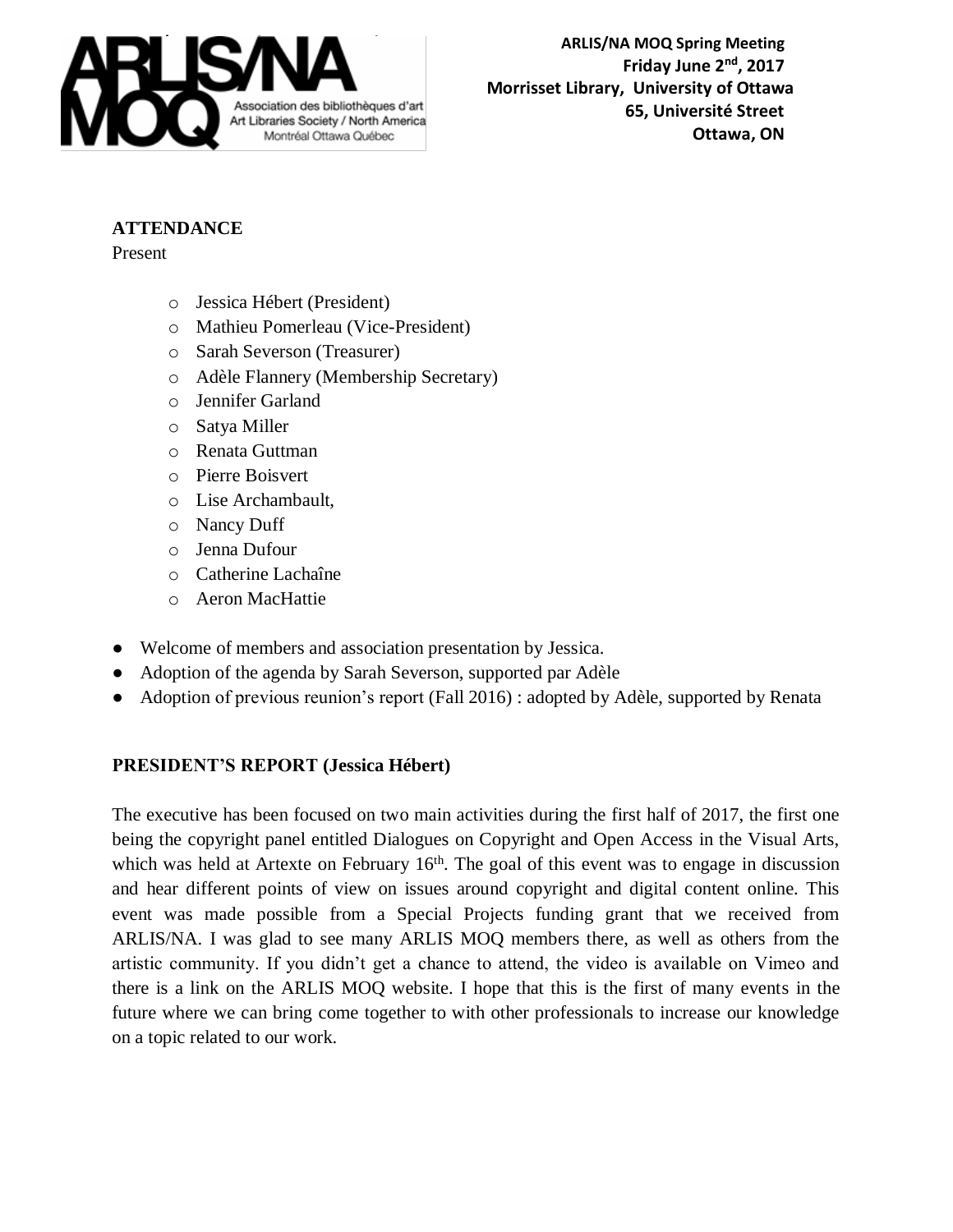

The second major project that was accomplished this spring was the new ARLIS website. This project has been in development now for over a year, and I am pleased to announce that the new website is finished and will be made live sometime in the next couple of weeks. A new website committee was formed last march composed of five members : myself, Adèle Flannery, Danuta Sierhuis, Alan Reed and Renata Guttman. We looked at the former website and worked together to established a new information architecture that would represent our chapter, make information easy to find, and be easy to navigate on computers, tablets and cellphones. The committee rewrote many of the texts and special attention was given to the membership section to make the membership process clear for new members. Mathieu Pomerleau provided French translation. The technical aspects of the website information were done by myself and Sarah Severson, with some precious assistance from Corina MacDonald as well as Adèle Flannery who provided valuable design advice and took care of many of the finishing touches. I encourage you to look at the new website and feel free to contact us if you have any questions or concerns.

For the next part of the year, we are going to continue looking at ways that we can offer activities and events that are of interest to our membership. The schedule for the Fall has yet to be determined but we are hoping to have one additional event, either social or a professional development event, in addition to our Fall meeting, so keep an eye out on the listserv in early Fall.

(Report submitted in english)

## **VICE-PRESIDENT'S REPORT (Mathieu Pomerleau)**

Je suis un vice-président en formation. Je seconde le rapport de Jessica en termes d'activités d'ARLIS.

À l'automne, Jessica et moi discutions que ce serait sans doute moi qui organiserais la prochaine rencontre afin d'assurer la transition. C'est un enjeu important le passage des connaissances de l'association d'une année à l'autre. J'espère que l'an prochain sera aussi intéressant.

(Report submitted orally in French)

## **MEMBERSHIP MANAGER'S REPORT (Adèle Flannery)**

In March 2017, Sarah Severson, Mathieu Pomerleau, Alan Reed and I participated for the third time in the EBSI-SIS career fair to promote ARLIS MOQ's mission and benefits. This year, no new memberships came from this event despite our beautiful table setup, but many participating organisations noted a low student turnout. We added a tablet with a possibility to opt into our list-serv or to request information about ARLIS MOQ. In the next edition, we will continue to work on ways to make our table even more functional and dynamic. The event continues to be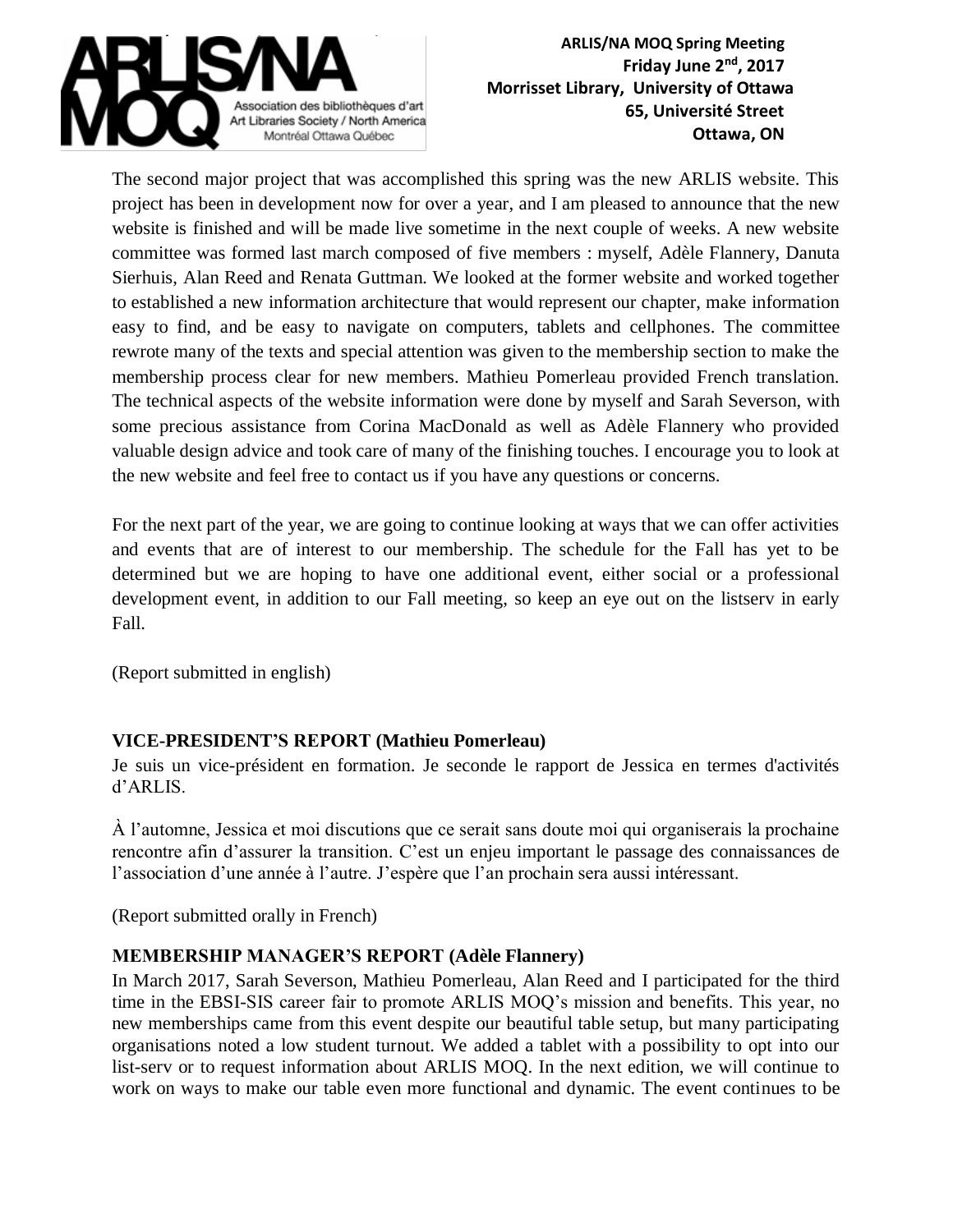

not only an important promotional event for ARLIS MOQ, but also a way to reconnect with local and visiting ARLIS MOQ members who are representing their institutions at the career fair.

Other recruitment efforts are planned for the Fall, including a presentation at EBSI and a CV design workshop. Our challenge remains engaging fully with members in Ottawa and Quebec.

As we come to the halfway point of 2017, almost half of our members are in good standing with their ARLIS MOQ membership dues: 26 members have paid (16 are new members and 10 are student members). If the 31 other members renew, we project closing the year at 57 members.

Once the new website is up, another reminder will be sent to members inviting them to renew their membership.

Thank you to everyone for your continued support.

(Report submitted in English)

#### *Révisions apportées au membership (Sarah Severson)*

What was worked hard on is this idea to make the membership process a little bit simpler. The membership form is online and linked directly to Paypal. We also proposed that you can join as voting member, which means that you are an ARLIS/NA member. The idea partially came from voting member vs non-voting member. That is the confusion we encountered: people joining ARLIS/NA and thinking they are automatically member of ARLIS MOQ or joining ARLIS MOQ thinking they are a voting member. There is a question on the form now: "Are you a ARLIS/NA member?". If you answered yes, you are a voting member. If you only are a member of ARLIS MOQ you can still attend all the events but to not have voting privileges.

#### *Comments (Anglais) :*

Renata has a comment about Paypal. She doesn't feel like joining, which seems necessary, and she finds that kind of a drag. Also, she would like to be a returning member with an extra contribution and it is not an option with Paypal. She doesn't mind sending a check the oldfashioned way but there is no indication of to whom to address it to on the website.

She would like to know who the members are. Today you can search for people online but a lot of institutions don't include the employee's contact information online.

#### *Answer*

Sarah answers that, as part of the new website, there will be a *members only* section. When you renew, you get the password sent to you as a part of the welcome message. Also, on the membership form, there is a possibility to pay with a credit card, without joining Paypal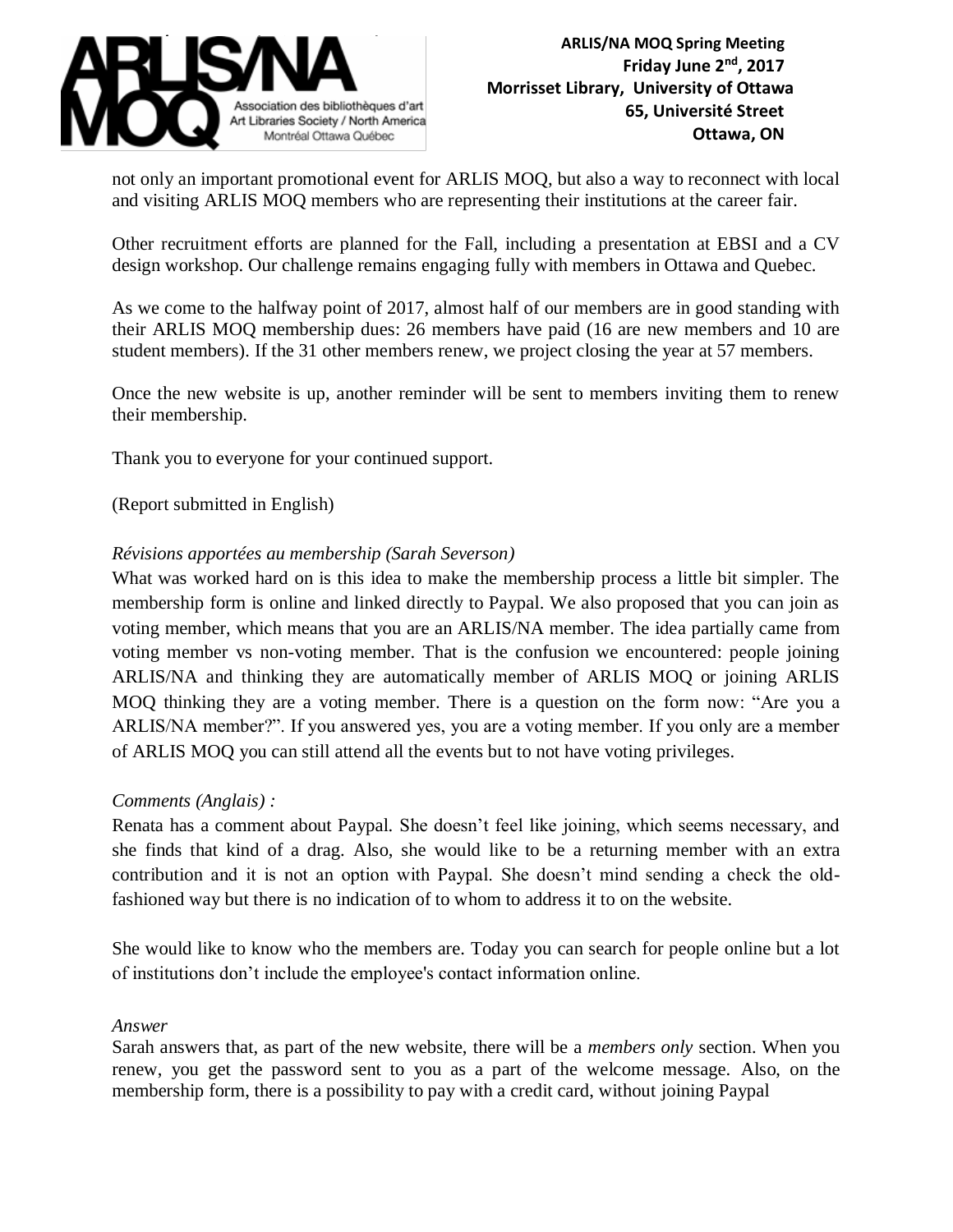

Renata though there was a way, but then it still ask to join Paypal. It is not clear.

Jessica suggests that we simply add on the website a section proposing an alternative way of payment with the indication to whom the check must be sent.

## **TREASURER'S REPORT (Sarah Severson)**

In past meetings, I was showing the budget up to this point but this year I show what is projected for the entire year, January to December. It gives us a better idea of where we get money from and spent on.

The budget includes two different columns (see table in appendix). On the left column, there are the actuals, which is what we have actually spent or received. We got half of our members at this point, as Adèle pointed out earlier. With registration and donations, these are our income. The extra 5 or 10\$ that people donate really make a difference. As you can see from our budget, we are not a large organization. In terms of what we use the money for, we awarded two bursaries this year. The nomination committee will elaborate more on that. We also gave a donation for ARLIS/NA conference and invested on the website. We also paid banking fees and I have on my agenda to go to Royal Bank because they charge us a lot for very little activity (3,50\$ per month).

See : Appendix 1. Treasurer's report

(Report submitted in English)

#### *Special Projects Fund*

The copyright event did not cost anything, because we received special project funds from ARLIS/NA. The special Project Fund is open to anyone. So, if you have an idea of a project you want to realize via ARLIS/NA, the application process is very easy.

Jessica adds that there is no limit of how much applications a chapter can make.

Sarah underlines that the money enables us to pay the speakers and to film the event to post it online on the learning portal.

#### *The Copyright Event*

Jessica stressed that it is necessary to keep all the receipts and have the right forms in order to get reimbursed. We still haven't received the money and are waiting to hear from the treasurer. There was some confusion and lack of communication on both sides.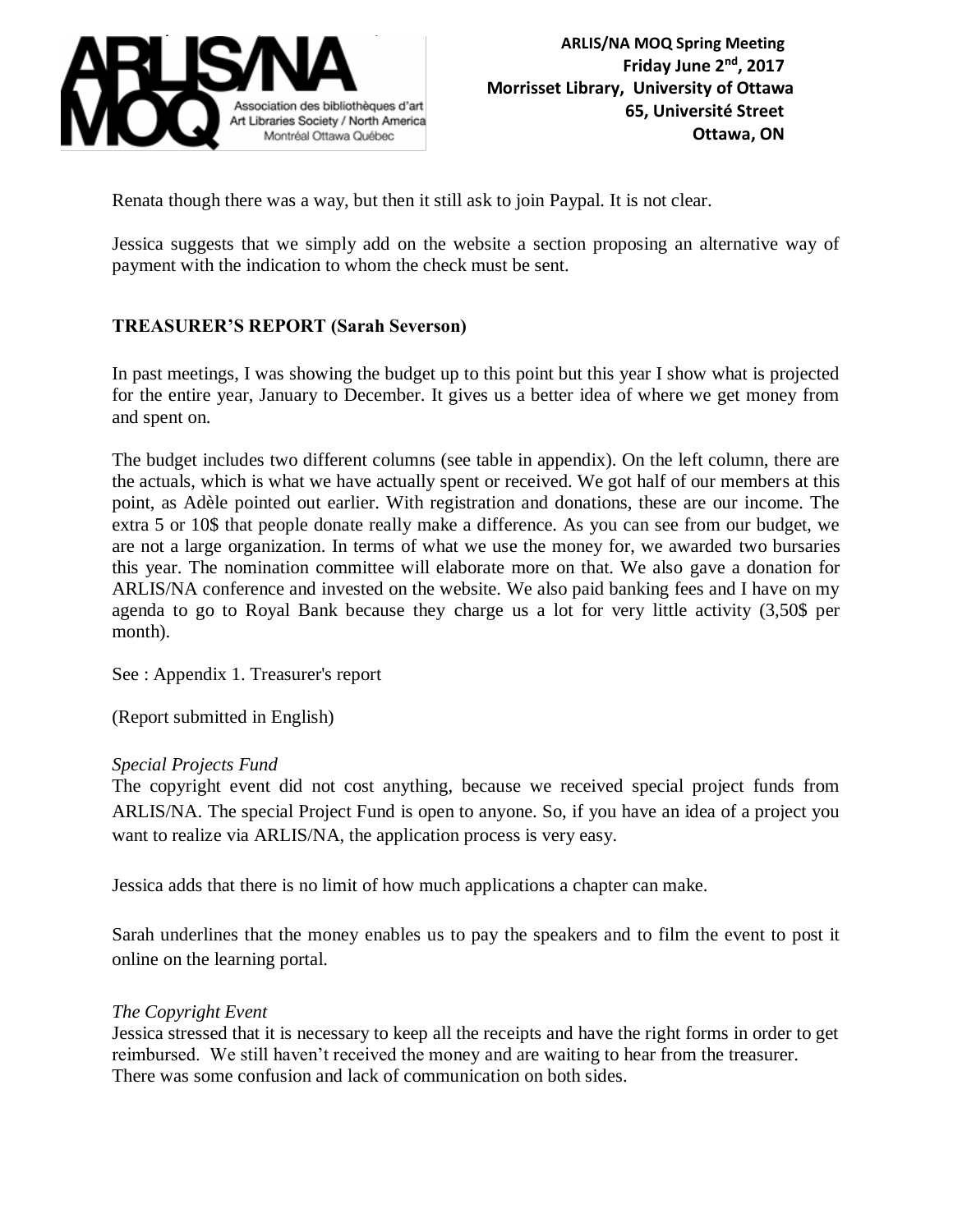

Sarah suggests in the future to partner with other members, as the event was a lot of work. Jennifer adds that we were the only Canadian chapter to put something forward and now our work is on the online portal for everyone to see in open access, which is a good opportunity for visibility of our chapter.

Sarah has two more short notes on the budget. She has still included the full awards amount to show that we normally give the full awards. However, nobody applied for the travel bursary. The second major thing is that the budget the fees for the MOQDOC are missing from the budget. Not printing it gives us a 500 \$ more in the bank and eases our financial burden.

## **SECRETARY'S REPORT (ABSENT)**

My report will be very short

Not having had the possibility to join you during the last meeting, I could not write down the minutes. However, I participated in their transcription and translation. I also attended the executive committee's meetings and the panel on the copyrights and open access.

Finally, the relatively passive role of the secretary will be reviewed in order to include the responsibility of webmaster. As such, in addition to sending the monthly newsletter, I will also publish the news on the website.

(Report submitted in English)

## **COMITEES REPORT**

#### *Nomination Committee*

During the Fall, a call was made following the end of John Latour's and David Sume's mandates on the nomination committee. We received no response, so we contacted members directly. The two new members are Pamela Caussy, librarian for the Slide Library at Concordia University and Frédérique Duval, librarian at Artexte. Their activities will start during Fall for the nomination of the following positions: Membership secretary, Secretary and Vice-president. Mathieu will become President in 2018. The idea behind the "stagering" of positions in the executive committee is to avoid having a completely new committee and help with the transition. Therefore, Sarah Severson will remain in her role as Treasurer until 2019.

Do not hesitate to contact the executive if you are interested. Look out for this at during Fall. These are fun positions.

#### *Professional Development Committee (presented by Jessica Hébert)*

The professional development committee consists of Simon Barry, Hélène Brousseau and Daniel Léger. They are responsible for selecting candidates for the bursaries. We haven't had any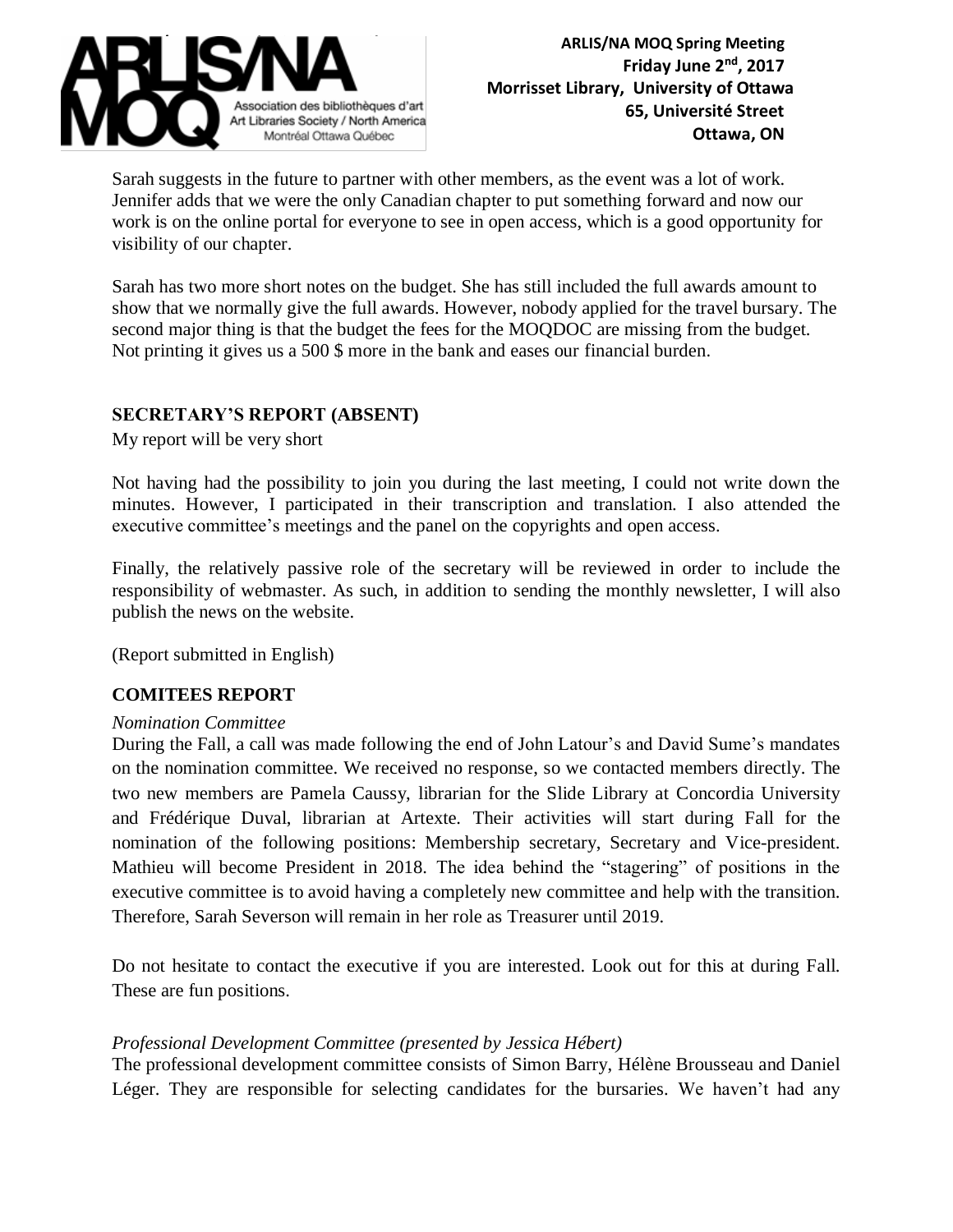

application for the travel bursary to participate in the ARLIS/NA conference nor for the student membership bursary.

Sarah points out that bylaws stipulate that you must be a voting member (a member of ARLIS/NA) to have the privilege of applying for the bursaries.

She also underlines Jennifer's role in pushing for the ARLIS/NA membership fees to reflect the Canadian/American exchange rate. It makes a huge difference. Jennifer specifies that they were able to create an overall shift to make it more beneficial to new members and retirees.

The Canadian exchange rate currently doesn't impact conference dues. Sarah says that is why we have the bursary of 1 000\$, which doesn't cover everything but is significant.

Since there has been no travel bursary, which was an important amount, two membership bursaries have been awarded, one to Sarah Severson and the other to Frédérique Duval. We have few candidacies for the bursaries. The next ARLIS/NA conference is in New York and it is more affordable for members. The committee will make the announcements in Fall, in October-November.

The committee was brainstorming new bursaries that we can offer, maybe something around professional development. It would open ARLIS to more local events.

## *MOQDOC Editorial Committee (Mathieu Pomerleau)*

The decision was taken to transition to digital format. As such, the next edition, which will soon be published, will be entirely digital. I would like to underline the difficulty of obtaining texts. We expect to receive short and easy-to-read texts. These should be 750-800 words long. The purpose of this bulletin is to share useful information: exposition reviews, interesting book critics for art libraries. I have tried getting in touch with students to encourage them in participating. The implication level is below what people expect. We are not looking for laborious scientific texts.

In the next edition, there will be a text on the Chambre Blanche, which is the artist community that we visited during the spring meeting one year ago; a text by Alan Reed on the creation of virtual poetic texts and the challenges of conservation; two comic books by Frédérique Duval on the theme of copyright and open access; and also a text by Aeron MacHattie and Mathieu Pomerleau.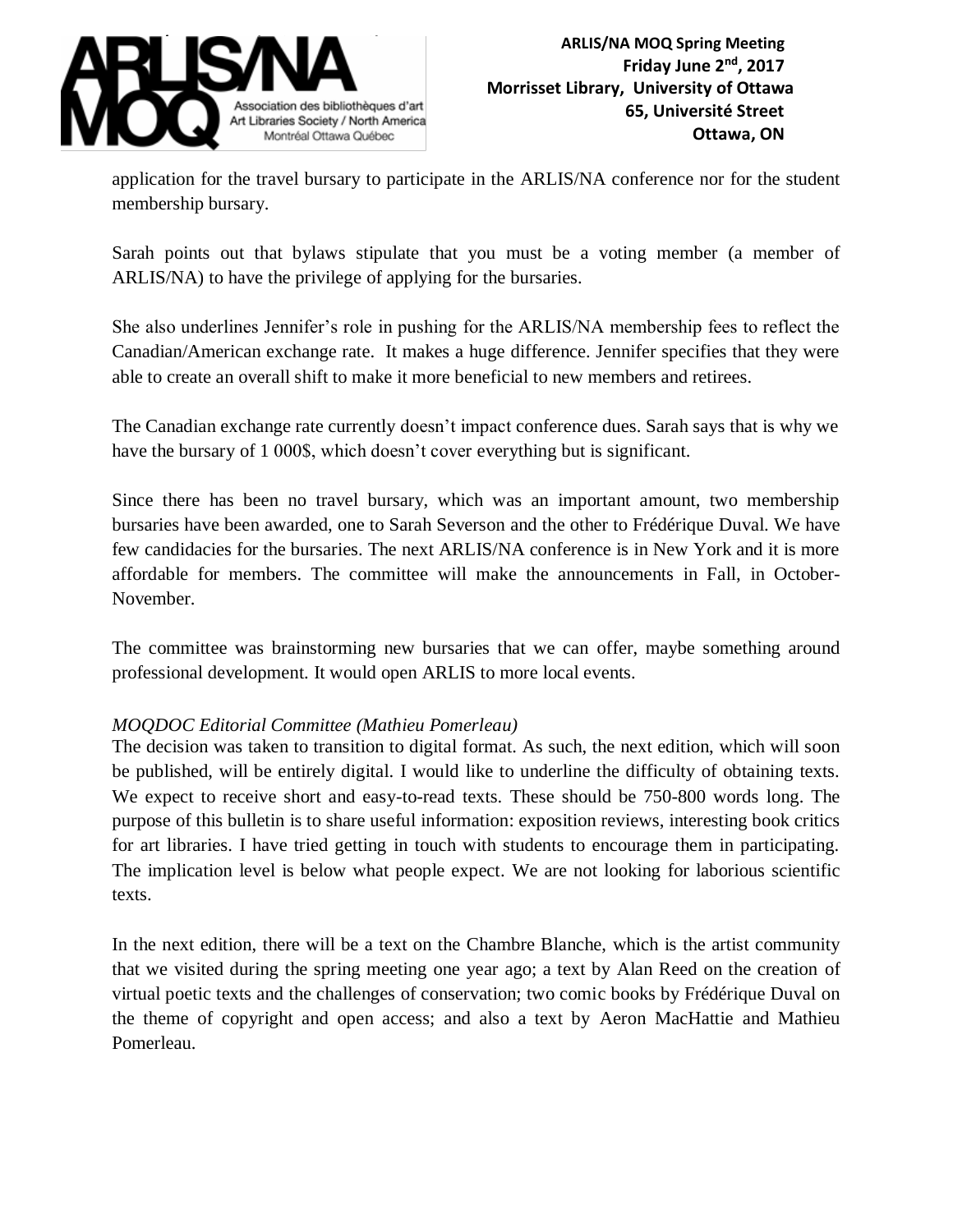

Mathieu has learned that, since it is going virtual, the MOQDOC will need a new ISSN, which is already in process.

## *ARLIS Canada (Jennifer Garland)*

In this role, it is my job to look up for interest of Canadian members. I remind them that in Canada it is Fair Dealing and not Fair Use. I talked a lot about exchange rate. I also managed to obtain a small translation of the budget for myself. I can share it just like any report, such as the ARLIS Canada annual report and the minutes of the meeting, most recently in New New Orleans. I will be sharing those on the website very soon. I look forward to look at ARLIS MOQ website because I am in the process of revamping the Canada website. It is still in the 1990's. It is not updated frequently and I still stagnant. I will be in Toronto next week to meet Canadian member in that city.

We talked about the opportunity to volunteer and get involved. That means at national or North American level as well. You don't need to be a member of ARLIS/NA to participate. On the ARLIS NA listserv there are calls to participate in committees. There is a call for the public policy committee and were did not received application. So, I want out and find people. It is important to have Canadians of these committees to have a voice. We also have a Canadian member on the Documentation committee. There is currently a call for data and analytic task force. That job would be to work with the recent census data collected by ARLIS/NA through a survey. Again, we need a Canadian to review these data.

The big thing I want to talk about is the conference. We talked about the 2018 one being in New York. In 2019, it is Salt Lake City, 2020, in St-Louis, in 2021, in Canada. Every ten years or so, we come to Canada. The conference has been in Canada five times : Toronto, Montréal, Vancouver, Banff and again in Toronto in 2012. It could be a MOQ conference in 2021. If MOQ is interested, the proposal to host the conference in 2021 is due in July.

It has to be supported by the membership and outline thing like an international airport, universities, museums, a number of members, etc. Show the vibrancy of the city and things of interest for visitors. We have to propose a theme and a potential agenda. There are examples to drawn on from the past and templates. I would like to be involved to ask question and make sure we have all the right content included. You don't have to identify individuals at this stage. It is when you are in the twelve month planning process that you identify people to serve on committees, places and costs. There is support in terms of best practices and reports. In our context, we also have to plan for translation.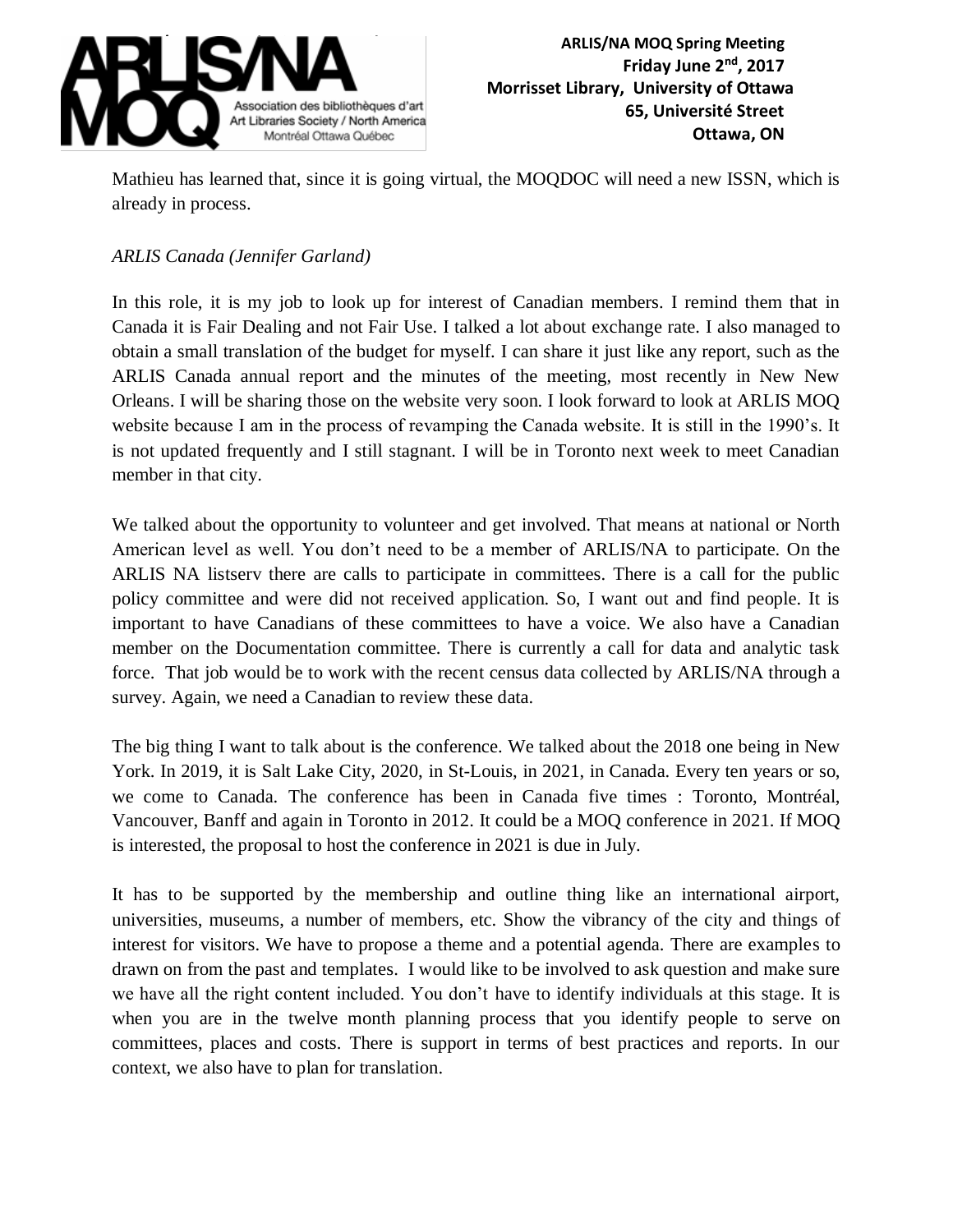

(Rapport soumis en anglais)

Renata remembers the one in Montreal in 1995 and it was quite a lot of work. It was exhausting but everyone loved it.

Pierre wonders if there are possibilities to get funding and Jennifer thinks that it is the case.

In past conferences, the number of attendees varied, in New Orleans there were about 500, but New York is expecting 900 because is closer and cheaper.

# **New website presentation**

Jessica provides a demonstration of the new website, which will become live in a couple of weeks. The site is still WordPress but uses a new theme, which is responsive, so, it adjusts to your tablet or mobile phone. We wanted showcase what we do and we wanted to put a human face on ARLIS MOQ. We have updated the MOQDOC page to include all issues since the beginning, which allows for an online archive.

# **Final Discussion**

With the remaining time, Jessica suggests to make a brainstorm about upcoming activities.

Jennifer said that Adele was talking of traveling to destinations like the Storm King Art Center in the New York State. Maybe invite people from New England or New York for a two days event at a destination that is not in the chapter area. It is not a meeting but a visit. It is often not worth it to go by yourself but in group we might have better price and other benefit. Sarah adds that what she likes in ARLIS MOQ is the access to the behind the scene of institutions such as library.

Adèle got a feedback for the copyright event that the added-value was for managers. They are extremely busy but some attended. Jessica says there also an interest for themes and specific issues.

Jessica asks about the bilingual format. She doesn't want a group to feel excluded. Sarah says that she did get feedback that it was hard to follow but they were expecting this. There is no problem as long as it is advertised this way. Sarah believes that most people have a comprehension of both languages and translating everything would be repetitive. Mathieu says that it is interesting to represent the nature of the membership, which is both languages.